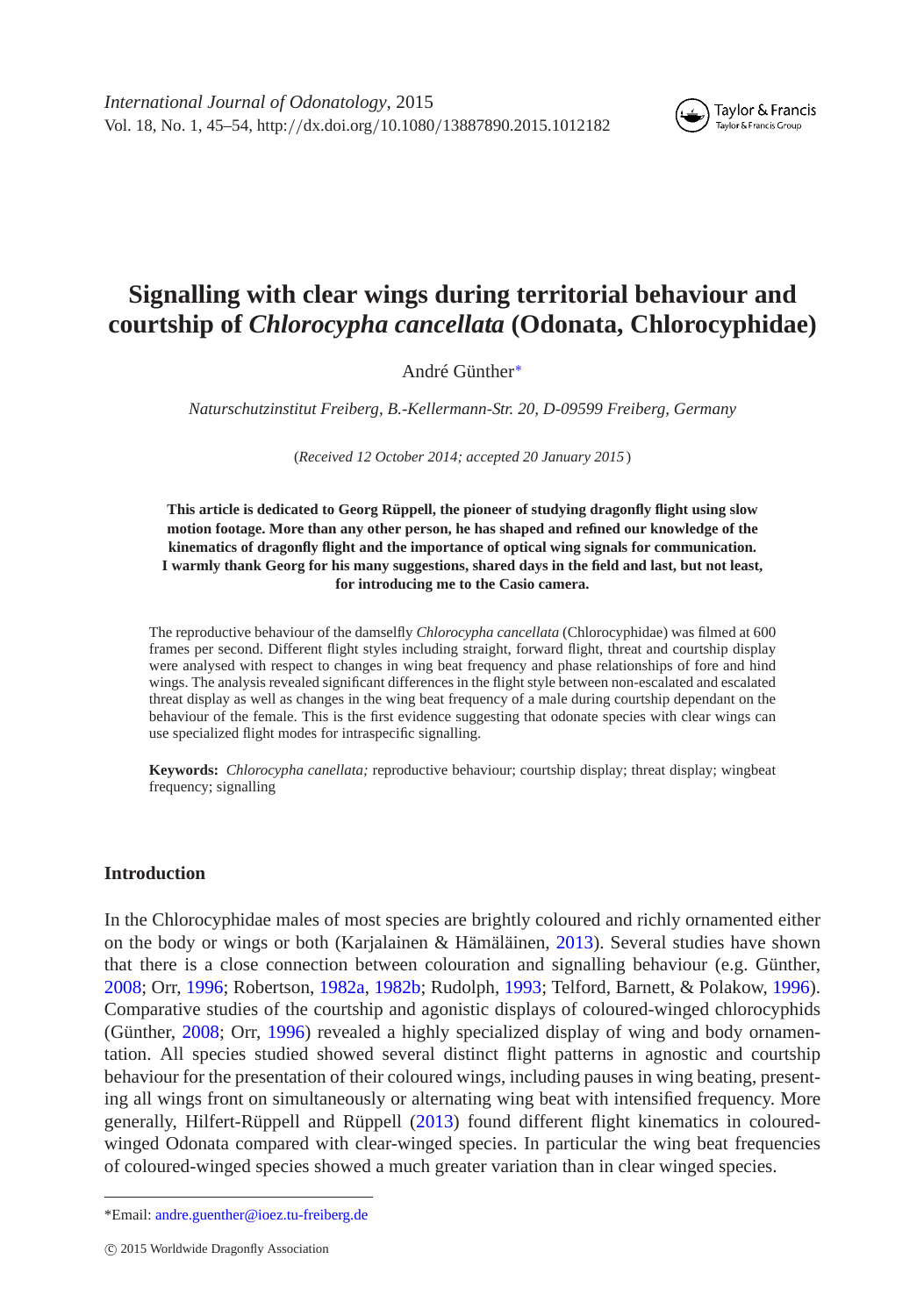#### 46 *A. Günther*

All African Chlorocyphidae have clear wings without specialized ornamentation. Studies in *Platycypha caligata* and *Platycypha fitzsimonsi* (Robertson, [1982a,](#page-9-3) [1982b;](#page-9-4) Rudolph, [1992,](#page-9-8) [1993;](#page-9-5) Telford et al., [1996\)](#page-9-6) have shown that the body coloration is of importance in signalling. But due to the lack of high-speed cinematography with adequate temporal resolution no previous study has been able to analyse the wing movements of clear-winged chlorocyphids in detail. Only the study of R. Rudolph was based on slow motion footage with a maximum resolution of 250 fps. This footage was of great importance in elucidating details of threat and courtship behaviour but not adequate for a kinematic analysis of wing movements. My own results of behavioural studies in narrow-winged Asiatic *Heliocypha* and *Libellago* species (Günther, [2008](#page-9-1) and unpublished results) show that a change of wing beat frequency during counter stroking wing beat mode could have a function in display. The major aim of this study was to investigate the occurrence of changes in wing beat frequencies in the signalling behaviour of a clear-winged African chlorocyphid species.

# **Material and methods**

# *Study area*

Most observations were made at a small rainforest stream within a timber concession area near Moyabi, about 15 km south of Moanda, Gabon  $(01^{\circ}42'25.1'' S, 13^{\circ}15'20.5'' E)$ . The fast flowing, shallow stream averaged about 5 m in width. The substrate was sandy-gravelly and the stream contained a large amount of semi-submerged timber. The banks were covered by disturbed primary forest. The water was clear in 2013 with light turbidity caused by logging activities in the catchment area. In 2014 turbidity was very high after heavy rainfall. Additional observations were made at Mussingue stream in the Mont de Chaillu, about 35 km north-east of Mouila, Gabon (01°43'43.4" S, 11°18'25.7" E).

## **Subject of study and methods**

*Chlorocypha cancellata* is a medium-sized chlorocyphid with slender, hyaline wings and entirely black tibiae. Older individuals sometimes have a very light yellowish tinting at the wing base. The thorax of mature males is yellow with thick black stripes, the basal segments of abdomen are yellow to red with thick black apical bars and black dorsal and lateral lines. The terminal four segments are blue (Figure [1\)](#page-1-0).

The species is widely distributed in central Africa from Cameroon in the north-west to Uganda and northern Tanzania in the south-east. The range is thought to be disjunct, probably divided

<span id="page-1-0"></span>

Figure 1. *Chlorocypha cancellata* male – Mussingue stream, Mont de Chaillu, Gabon, 21 September 2013.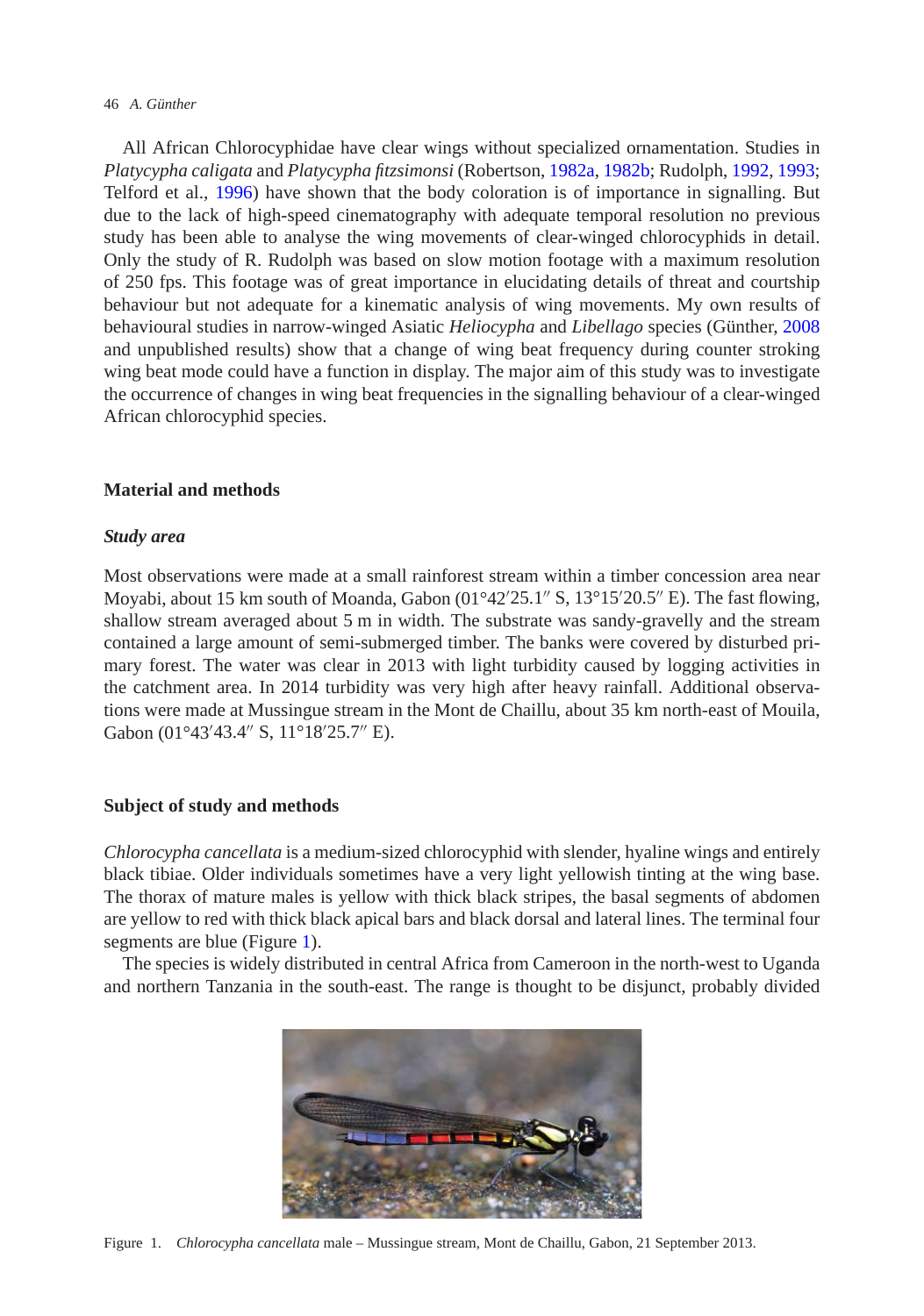by unsuitable lowland habitats in large parts of the Democratic Republic of Congo (Clausnitzer & Dijkstra, [2010\)](#page-9-9) but the known distribution pattern may also reflect gaps in mapping. A recent record south of Kisangani (Democratic Republic of the Congo, Dijkstra in Odonata Database of Africa (ODA); cf. Kipping, Dijkstra, Clausnitzer, Suhling, & Schütte, [2009\)](#page-9-10) suggests the true range may in fact be continuous.

The flight behaviour was observed and filmed on 17 September 2013 and on 17 September 2014 (Moyabi). Further behavioural observations took place on 20/21 September 2013 at Mussingue stream. I used a Casio EX-F1 camera (Casio Computer Co., Tokyo, Japan) to record at 600 f/s with sufficient resolution for single-frame analysis. For methodological details see Günther, Hilfert-Rüppell, and Rüppell [\(2013\)](#page-9-11). To analyse the recordings I used QuickTime Player version 7.7.1 (Apple, Inc., Cupertino, CA, USA). To obtain the wing beat frequencies I counted sequential frames, if possible separated into down stroke, up stroke and wing beat pauses. To minimize errors some problematic recordings were analysed at least twice. In order to calculate the wing beat frequency the exposure rate (number of frames per second) was divided by the number of frames per wing beat. Wing stroke angles (i.e. the angle described by the wing in a single beat) were estimated only when the damselflies' flight path and sagittal plane were approximately orthogonal to the direction of recording. While it is acknowledged there are unknown error terms associated with the measured amplitudes it is considered these are sufficiently small to be ignored, given that changes in amplitude are clearly apparent to the human eye on slowed video sequences.

To analyse the wing beat data I used STATGRAPHICS Centurion XVI, Version 16.1.18 (StatPoint Technologies, Inc., Warrenton, VA, USA). After confirming the data were non-normal, the nonparametric Mann–Whitney (Wilcoxon) W-test was used to analyse the data associated with the different displays. The Kruskal-Wallis-Test was used to compare the different categories of behaviour.

## **Results**

## *General behaviour*

*Chlorocypha cancellata* occurs in Gabon in a wide variety of small and medium sized streams, in mostly forested areas. In small creeks the species seems to be restricted to longer sunny sections and becomes scarce in large streams and small rivers (N. Mézière, pers. comm. and own records). The highest population densities were found in structurally complex, sunlit sections of forest streams with a width between 5 and 10 m.

Mature males established territories 3–5 m in diameter around semi-submerged timber usually in full sunlight. Mostly they perched very low, near the water, on flat stones, emergent twigs or timber. On sunny days males occupied their territories in the forenoon hours. On cloudy days, the first males appeared with the first sunshine, often around noon. After 16:00 h solar time no more territorial behaviour was observed. At times some males remained in their territories even without direct sunshine, but the majority of the males left the stream when the sun disappeared. On days without any sunshine usually no individuals of the species were observed.

## *Male–male interactions*

Territorial males showed characteristic behaviour towards conspecifics. Against rivals, threat behaviour was observed. Territorial neighbours especially engaged in protracted threatening flights. Contests began when one male flew into another's territory. The two males faced each other head to head at a distance of about 8–20 cm. In that flight mode the abdomens were slightly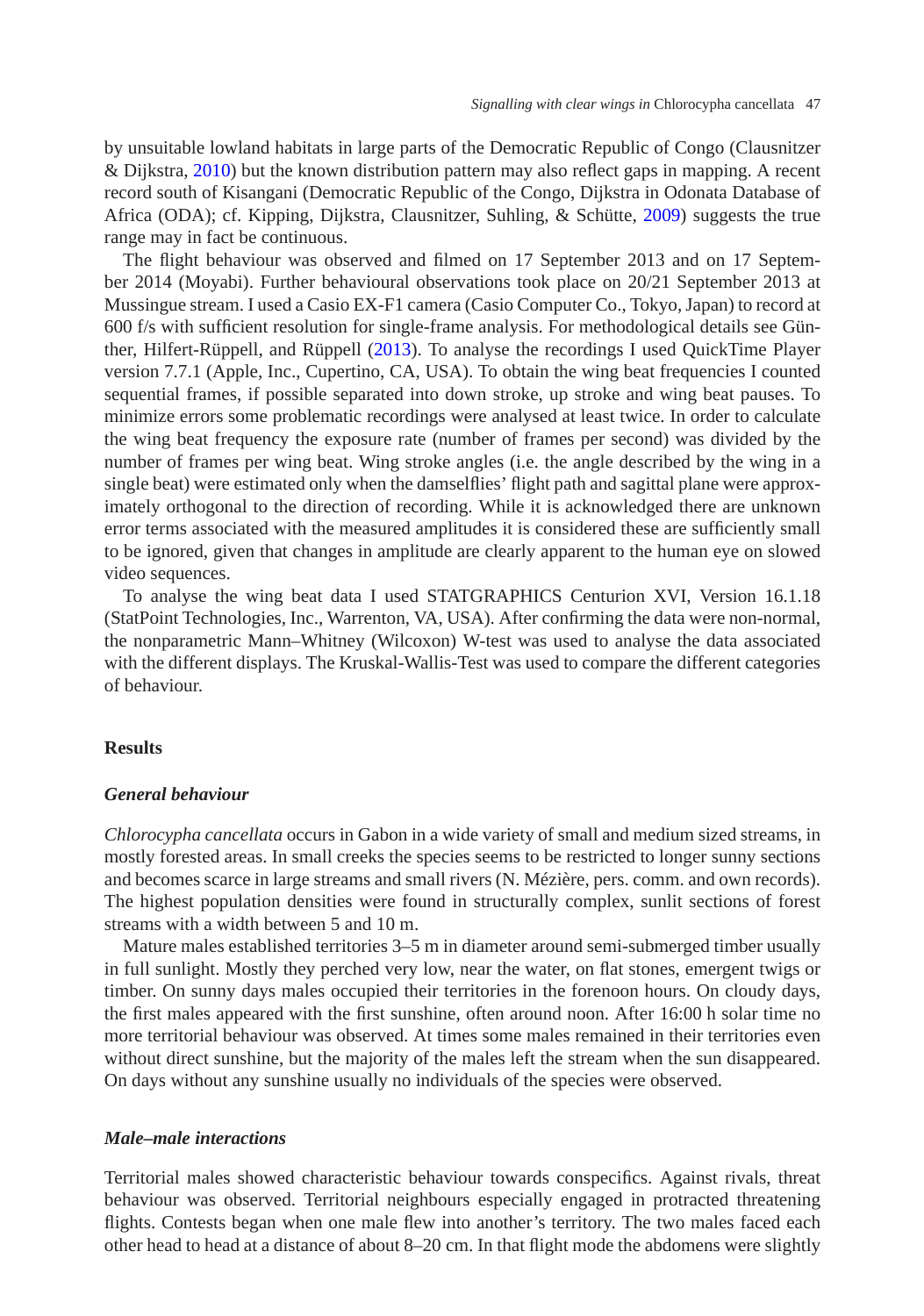

Figure 2. Posture of two *Chlorocypha cancellata* males during threat display - Moyabi, Gabon, 17 September 2014. Exposure time 1/1600 s.

<span id="page-3-0"></span>raised but the four terminal segments with the blue coloration were bent down in a characteristic way, presenting only the orange and red colouration of the abdomen and the yellow markings of the thorax to the rival (Figure [2\)](#page-3-0). Sometimes both males circled slowly around each other. The steady flight was interrupted several times by short periods of increased intensity. These are here termed escalated displays and were a combination of an increase in wing beat frequency and short pauses in wing beating (for details see under *flight kinematics* and Figure [3\)](#page-4-0). To the naked eye the flight during escalated display appeared slightly tremulous in horizontal view. After 1–4 s both males moved the position of the contest slightly with a short pursuing flight. The fights took place within the territories of both males.

Altogether five pairs of fighting neighbouring males were observed in detail. They each used successively 4–5 well-defined positions inside their territories for escalated fights. These 'contest sites' remained more or less constant throughout the day. Escalated fights were sometimes  $(n = 7$  ascending flights) interrupted by a single ascending flight of both up to about 5 m. In the five cases analysed the contests continued for most of the time that both males were present in the territory, at least during sunny periods in the afternoon. Nevertheless after different bout durations fighting males made short pauses in which the rival returned to his preferred perches. Such pauses were often triggered by the appearance of clouds blocking the sun. During contests between neighbours no winners and losers could be identified. Physical contact was avoided during aggressive interactions. The only exception was the following observation (17 September 2013, 15:09 h solar time): after a contest of more than two hours duration a male suddenly attacked the other, seizing its rival by both right wings, whereupon both males fell into the water.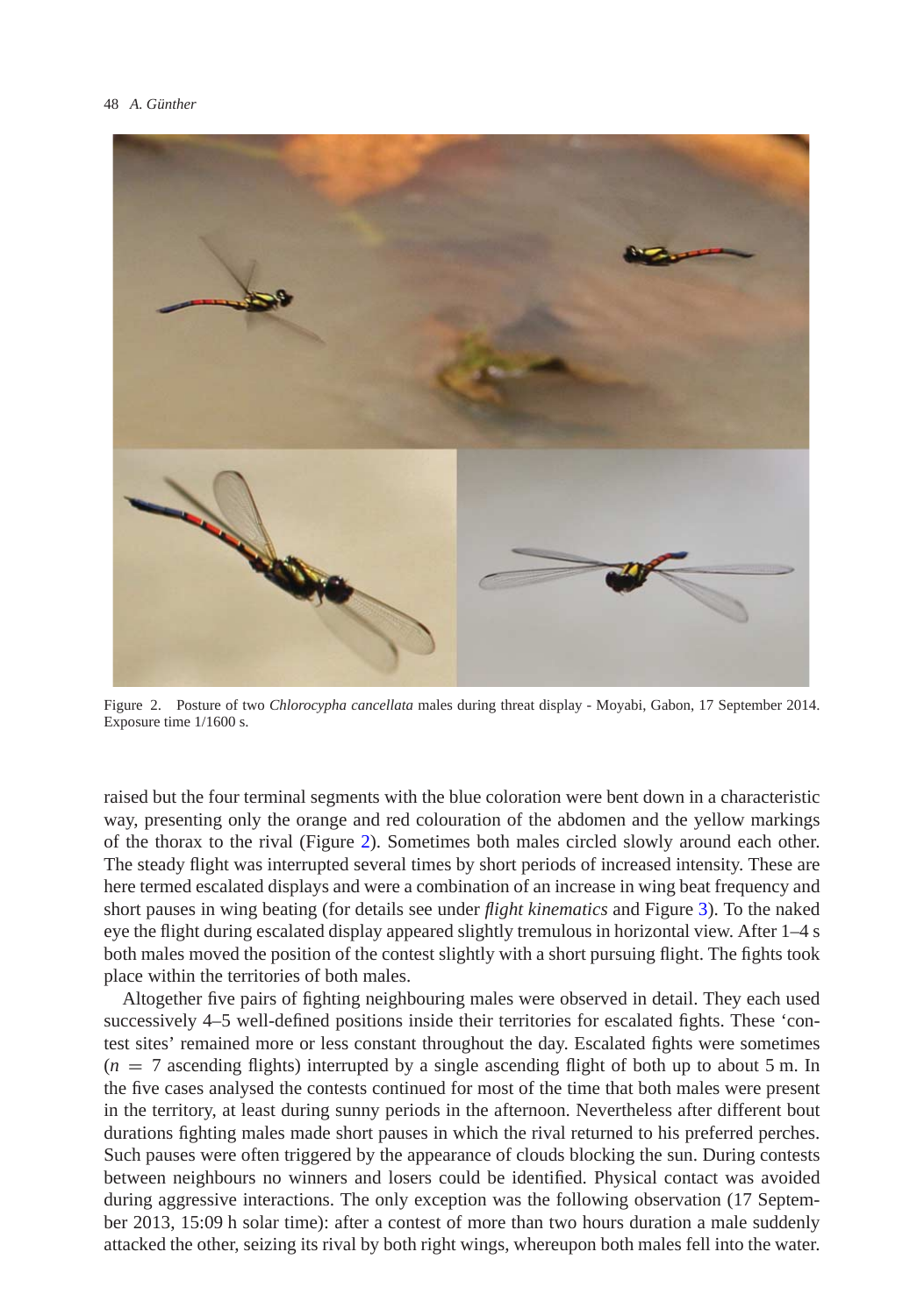

<span id="page-4-0"></span>Figure 3. Sequential pattern of wing beat stroke amplitudes of *Chlorocypha cancellata* during different flight styles (from left to right). Fore wings: broken lines, hind wings: unbroken lines. Lines going downwards to right =  $down-structures$ , lines going upwards to right  $=$  upstrokes. Horizontal lines indicate the wings were held stationary or nearly so. The greater the amplitude of these lines the wider the stroke angles. Abscissa indicates time in seconds. (a) Normal, straight forward flight: Counter stroking wing beat with short pauses at the end of every stroke (left). In that flight style frequent pauses in beating of both wing pairs occur (right). (b) Non-escalated threat display between two males mainly hovering: counter stroking wing beats. After 0.2 s the wing beating became somewhat irregular. This was most probably caused by an interrupted transition to the escalated type of threat display. (c) Escalated threat display between two males mainly hovering: frequency modulated stroking in an escalated territorial fight. Counter stroking with increased frequency alternating with short breaks at intervals of about 0.1 s. (d): Courtship display: two examples of counter stroking wing beat with higher (left) and lower (right) frequency. See also Figure [5.](#page-7-0)

After about nine seconds, they disengaged and the attacked male flew up from the water. Shortly afterwards the attacker flew away too. Both males left their territories immediately.

## *Male–female interactions*

Male courtship behaviour was released by females arriving at the stream near the site. When a male discovered a newly arriving female he usually flew immediately in front of her, circling around her, and led the female to a suitable oviposition site. During guiding behaviour the male flew in front of the female with slightly depressed abdomen displaying the blue marking at the apex. In a total of nine cases observed, the female was led seven times to semi-submerged timber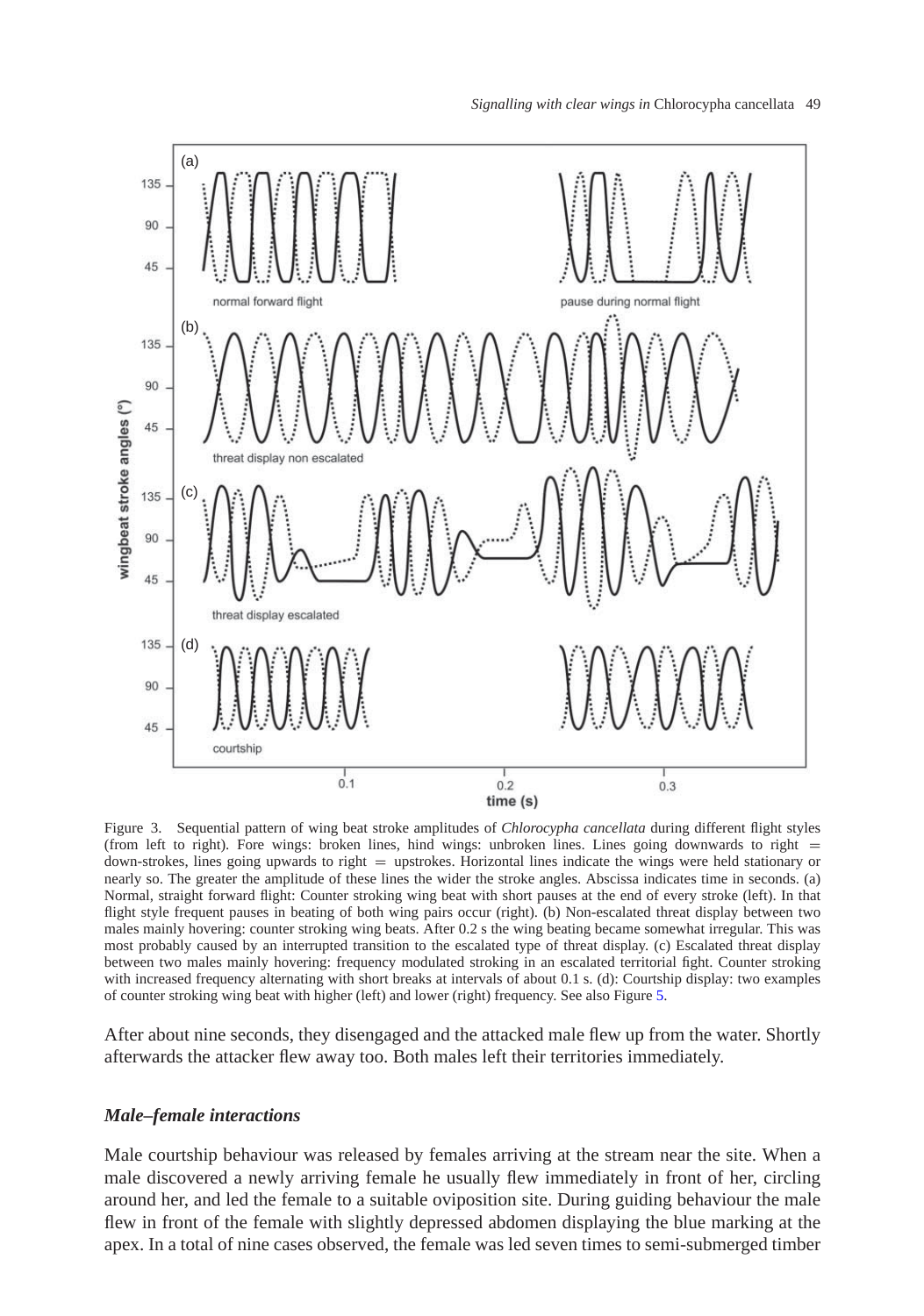at a sunny place in the centre of the territory. In two cases (different males and territories) the female was led to stranded driftwood along a shady riverbank at the edge of the territory. In both cases the territory owner had not been seen before at this site on the observation day. Females generally followed the display flight of the male, at least initially. Only two females decamped shortly after the beginning of courtship. On reaching the potential oviposition site the females perched and began testing the wood with her ovipositor. The males sometimes  $(n = 2)$  began courtship display in front of the female but more frequently  $(n = 5)$  facing the female from the side. During courtship display the male arched up his abdomen, presenting its full dorsal coloration of red and blue. All his legs were folded up close to the thorax. Later he hovered in courtship display behind the female for several seconds. Slowly approaching he then tried to land on her thorax. In four cases the male was successful and mating followed. When they separated the female flew up and perched nearby for a short time. If, after some seconds, the mated female took off, the male again flew ahead of her with depressed abdomen, leading her back to the oviposition site. Sometimes in courtship display the male hovered just beside the female, facing the female, while she searched for a place to oviposit. Oviposition took place in more or less rotten timber. All four females studied curved their abdomen and touched the substrate, followed by apparent oviposition movements well above the water surface, but over several minutes they moved slowly into the water where they remained for more than 1.5 h at a depth of 2–20 cm.

## *Comparisons of flight kinematics*

The movements of fore and hind wings can be characterized by the phase relationships of both wing pairs and their beating frequencies. Another important component of flight is flight velocity. My analysis is based on the study of context dependent wing beat frequency and temporal patterns of wing beating to investigate the importance of wing beating in signalling behaviour. Flight velocity was not considered because the display flights were usually stationary. The sequence of wing beat amplitudes during different flight styles of males of *Chlorocypha cancellata* (normal forward flight, fleeing, courtship, non escalated and escalated threat display) is shown in Figure [3,](#page-4-0) and the wing-beat frequencies are shown in Figure [4.](#page-6-0) There were significant differences between the wing-beat frequencies (Kruskal Wallace test:  $H = 83.56$ ,  $p < 0.001$ ).

## *Straight, forward flight over a distance*

For purposes of comparison normal, straight, forward flight was included in the analysis (Figure [4\)](#page-6-0). The wing beat pattern was counter stroking with short pauses of about 0.005–0.01 s at the end of each upstroke and down-stroke. The mean value of the beat frequency including these short pauses was  $35.3 \pm 1.1$  Hz ( $n = 15$ , wing beats). During forward flight regularly short beating pauses of both wing pairs occurred (Figure [3,](#page-4-0) top right). First, the hind wings were paused in a backward position following a down-stroke. Then following the down-stroke of the fore wings the wing beat was paused for about  $0.02-0.05$  s ( $n = 3$ ), resuming with the upstroke of the fore wings again. If a male was alarmed and chased from his perch, the stroke frequency as he fled had a mean value of 43.1  $\pm$  4.1 Hz ( $n = 6$ ) significantly higher than normal forward flight (Mann–Whitney (Wilcoxon) W-test:  $W = 90.0, p < 0.001, d.f. = 19$ ).

#### *Threat display*

The non-escalated threat display was characterized by a steady counter stroking without pauses and a mean value of the beat frequency of 29.5  $\pm$  3.0 Hz ( $n = 20$ ). In the escalated display the frequency was modulated to counter stroking with increased frequency alternating with short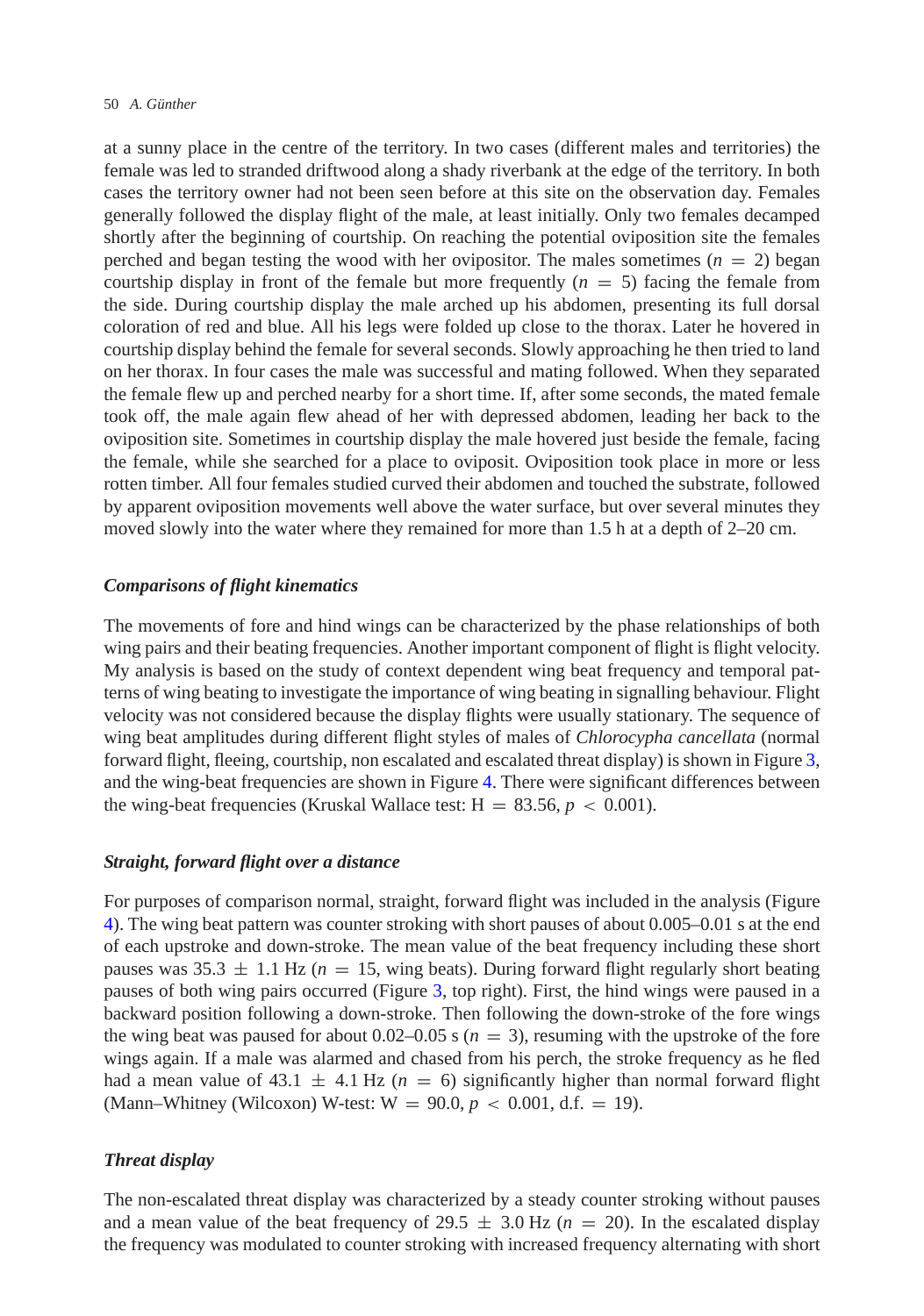

<span id="page-6-0"></span>Figure 4. Stroke frequencies of *Chlorocypha cancellata* males for different flight styles. Straight, forward displacement flight  $(n = 15$ , wing beats), straight, forward flight (fleeing)  $(n = 6)$ , courtship display  $(n = 60, \text{cf. Figure 5})$ , non-escalated threat display ( $n = 20$ ), escalated threat display ( $n = 20$ ). Bars include 50% of each data set, horizontal lines in the bars show the median, the vertical lines with small terminal crossbars show the range excluding outliers, and the small filled circles are outliers.

breaks at intervals of about 0.1 s. After 3–4 wing beats with a mean beat frequency value of  $48.3 \pm 5.7$  Hz ( $n = 20$ ) the wing beat paused for about 0.03 s. In contrast to the straight, forward displacement flight these pauses did not occur at the end of the down stroke. The males held their wings still with a stroke angle of about  $50-60^\circ$  (Figure [3\)](#page-4-0). The wing beat frequencies between non-escalated and escalated display differed significantly (Mann–Whitney (Wilcoxon) W-test:  $W = 400.0, p < 0.001$ .

## *Courtship display*

During courtship display males showed a regular counter-stroking wing beat without any pauses. The mean value of the frequency was  $42.9 \pm 3.1$  Hz ( $n = 60$ ). On 17 September 2013 I filmed the courtship display of a male from the beginning until the female left the site after 6.8 s without mating. The total duration of courtship was 7.01 s. I analysed the stroke frequencies of the male in 6 samples (data set I-IV) during his courtship flight. Every data set includes 10 wing beats. For more details compare Table [1](#page-7-1) and Figure [5.](#page-7-0) The male began courtship with a high frequency wing beat of 45.5  $\pm$  1.4 Hz ( $n = 10$ ). During courtship, the frequency was gradually reduced to  $40.5 \pm 3.6$  Hz ( $n = 10$ ) after 6.5 s. As the female flew off, the male immediately increased his beat frequency to the high value of  $46.6 \pm 2.1$  Hz ( $n = 10$ ). I found significant differences between the wing-beat frequencies (Kruskal Wallace test:  $H = 34.28$ ,  $p < 0.001$ ). The wing beat frequencies between data set I and the data sets II, III, VI, and V, and data set VI and the data sets II, III, IV and V (compare Table [1\)](#page-7-1) differed significantly (Mann–Whitney (Wilcoxon) W-test,  $p < 0.001$ , d.f. = 18).

## **Discussion**

Visual communication is of outstanding importance in most aspects of the behaviour of Odonata (cf. Corbet, [2004,](#page-9-12) p. 463). Hilfert-Rüppell and Rüppell [\(2013\)](#page-9-7) showed the interaction between wing coloration, presentation of wing patterns and flight kinematics. Orr [\(1996,](#page-9-2) p. 137) noted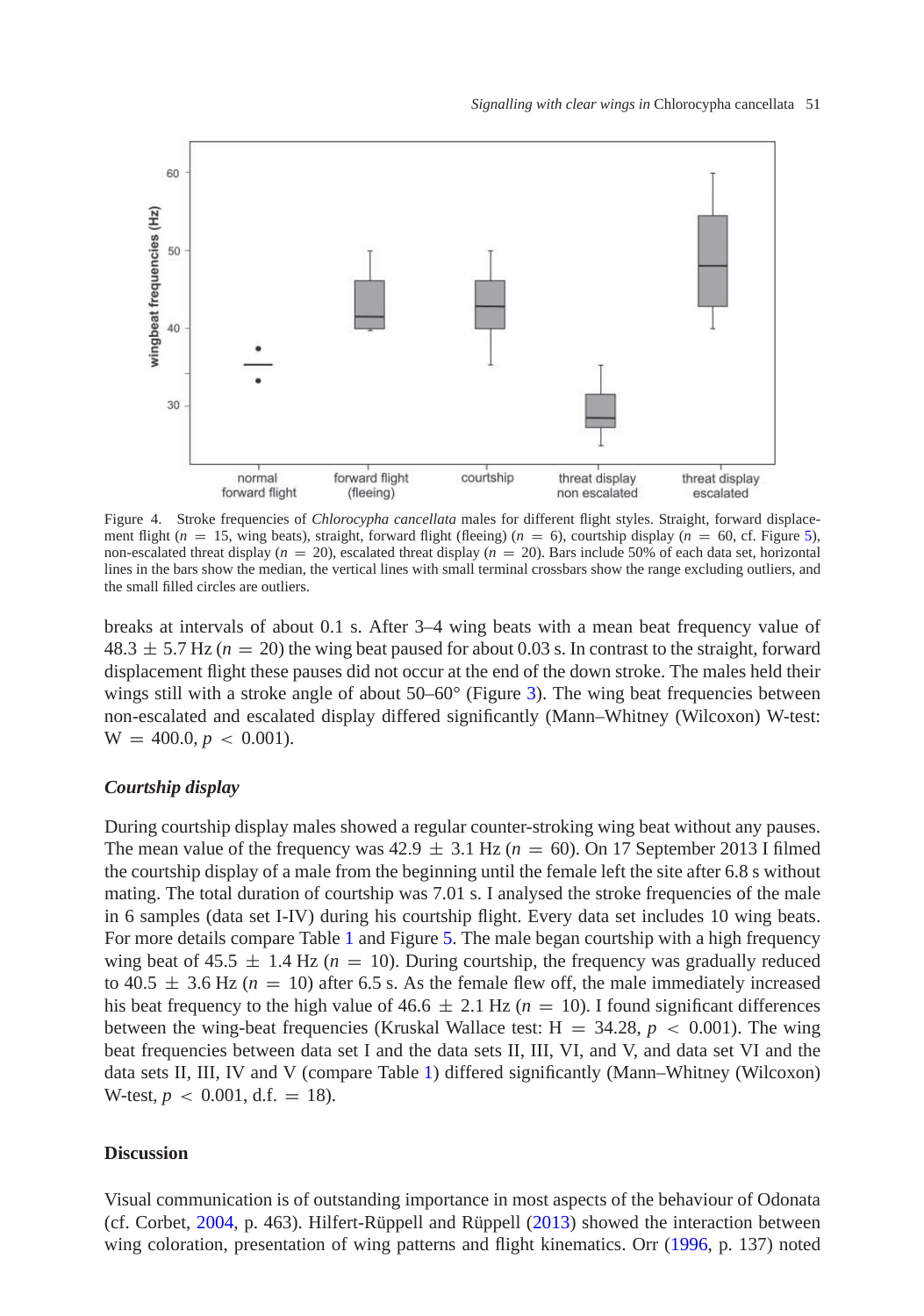| includes 10 wing beats. The value for the time represents the mean value of the time after beginning of the courtship<br>for the considered 10 wing beats. Total duration of courtship 7.01 s. Moyabi, Gabon, 17 September 2013. |            |                      |                        |                    |
|----------------------------------------------------------------------------------------------------------------------------------------------------------------------------------------------------------------------------------|------------|----------------------|------------------------|--------------------|
| Number of data set                                                                                                                                                                                                               | Time $(s)$ | Number of wing beats | Mean value frequencies | Standard deviation |
| Т.                                                                                                                                                                                                                               | 0.01       | 10                   | 45.5                   | $+1.4$             |
| $\mathbf{H}$                                                                                                                                                                                                                     | 2.65       | 10                   | 41.7                   | $+1.5$             |
| Ш                                                                                                                                                                                                                                | 4.26       | 10                   | 42.0                   | $+2.0$             |
| - IV                                                                                                                                                                                                                             | 6.05       | 10                   | 41.0                   | $+2.2$             |
|                                                                                                                                                                                                                                  |            |                      |                        |                    |

V 6.51  $10$  40.5  $\pm 3.6$ VI 6.79  $10 \t 46.6 \t \pm 2.1$ Total  $60 \t\t \pm 3.1$ 

<span id="page-7-1"></span>Table 1. Wing beat frequencies during the courtship display of a male *Chlorocypha cancellata*. Every data set includes 10 wing beats. The value for the time represents the mean value of the time after beginning of the courtship



<span id="page-7-0"></span>Figure 5. Mean values (points) and standard errors (vertical lines with small terminal crossbars) of stroke frequencies of a *Chlorocypha cancellata* male during courtship flight. Every data set includes 10 wing beats. The position of the graph represents the mean value of the time since the beginning courtship flight for the 10 wing beats analysed. After 6.7 s the female flew up (arrow and broken line). Moyabi, Gabon, 17 September 2013.

that the display of Chlorocyphidae "include both morphological and behavioural components: i.e. ornaments per se and the actions which reveal them". The change in the frequency of the wing beat is part of the display flight of many species with coloured wings. These changes range from very high stroke rate, for example during courtship or in escalating territorial fights to pauses in the wing beating and are common in coloured-winged Calopterygidae and Chlorocyphidae (Anders & Rüppell, [1997;](#page-8-0) Günther, [2006,](#page-9-13) [2008;](#page-9-1) Günther et al., [2014;](#page-9-11) Heymer, [1972;](#page-9-14) Orr, [1996,](#page-9-2) [2009;](#page-9-15) Orr & Hämäläinen, 2007; Pajunen, [1966;](#page-9-16) Rüppell, [1989;](#page-9-17) Thompson, [2000\)](#page-9-18) but were also described for Libellulidae, e.g. *Neurothemis fluctuans* by Hilfert-Rüppell & Rüppell [\(2013\)](#page-9-7).

From a theoretical perspective, there are two explanations for the function of this behaviour. On the one hand the signalling function of wing ornamentation can be increased by changes in the flight style. Examples in Chlorocyphidae are the motionless presentation of the terminally pigmented fore wings (*Libellago*), frontal presentation of the entire, largely iridescent wing surface by simultaneously turning all wings forward (*Aristocypha*, *Heliocypha*, *Rhinocypha*) and the motionless presentation of the hind wings (*Aristocypha*, *Heliocypha*) (Günther, [2008;](#page-9-1) Orr, [1996,](#page-9-2) [2009\)](#page-9-15). There is a broad consensus that coloured wings in Calopterygidae have evolved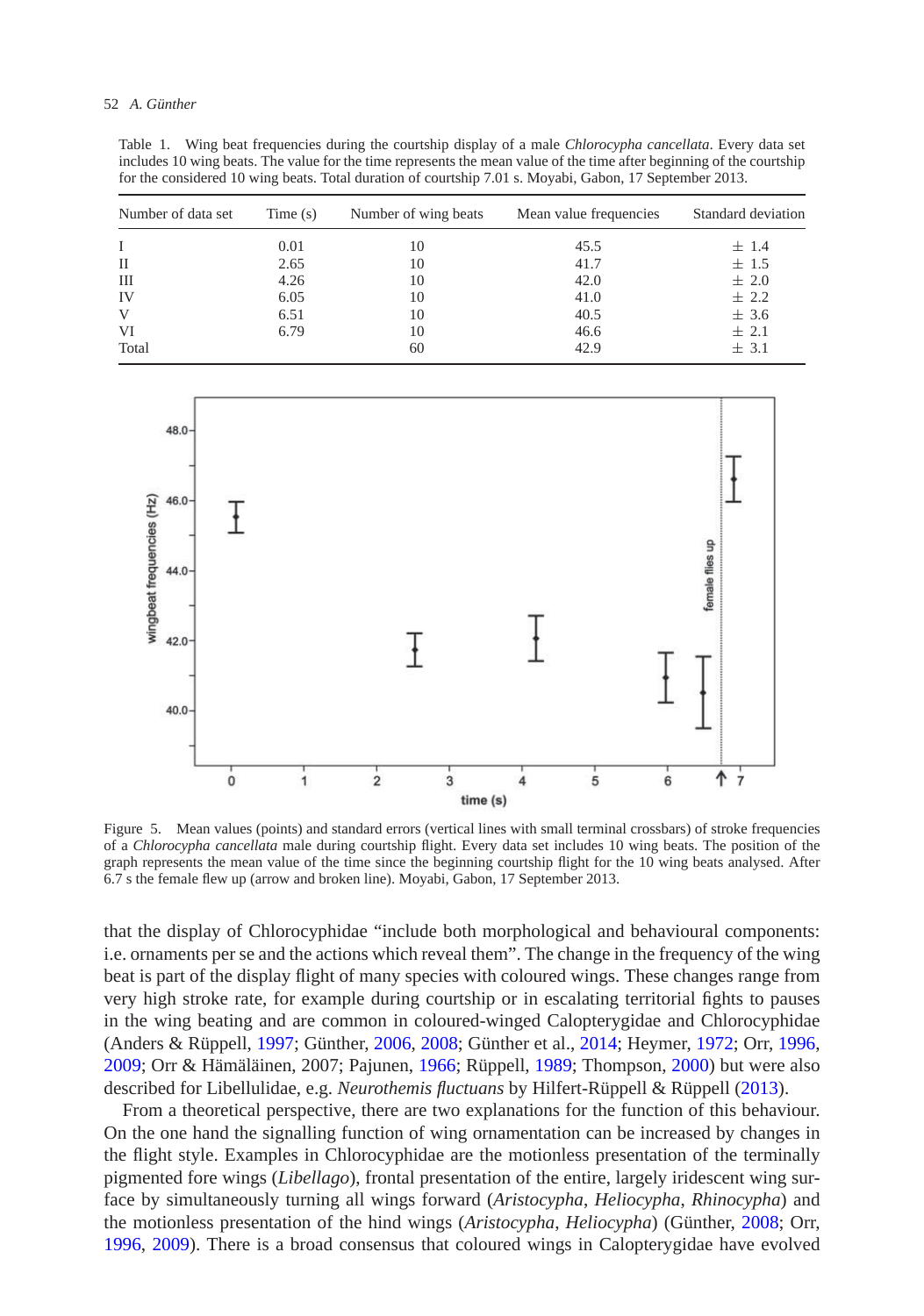in response to sexual selection (Córduba-Aguilar & Cordero Rivera, [2005;](#page-9-19) Córduba-Aguilar, Lesher-Trevino, & Anderson, [2007;](#page-9-20) Serrano-Meneses, Sánchez-Rojas, & Córduba-Aguilar, [2008;](#page-9-21) Svensson & Waller, [2013\)](#page-9-22). According to our current knowledge, the same assumption for Chlorocyphidae should be justified. The quality of the visual signal provides information about the fitness of the transmitter *sensu* Siva-Jothy [\(1999\)](#page-9-23).

On the other hand a flight style with high energy costs can in itself be an expression of the fitness of the individuals. Marden  $\&$  Waage [\(1990\)](#page-9-24) have characterized escalated territorial fights as "energetic wars of attrition" while Marden & Rollins [\(1994\)](#page-9-25) assume that the competing males are able to estimate condition determining the fat reserves of the rival by the change of "flight ability" and "flight performance". The results of Tsubaki, Samejima, & Siva-Jothy [\(2010\)](#page-9-26) demonstrate the importance of the beat frequency in communication between males and females during courtship but they found that the courtship wing beat frequency in *Mnais costalis* was positively correlated with the male thorax temperature and not directly with male "quality". But on the other hand the thorax temperature was influenced by direct solar radiation on the territories and thus at least indirectly from the ability of males, to occupy high-quality territories.

For a species without coloured wings signalling by changes in the wing beat frequency has not previously been recorded. One reason for this is most probably the hitherto inadequate technical equipment needed for studies under field conditions. Even in a well-studied species like *Platycypha caligata* (Martens & Rehfeldt, [1989;](#page-9-27) Robertson, [1982a,](#page-9-3) [1982b;](#page-9-4) Rudolph, [1992,](#page-9-8) [1993;](#page-9-5) Telford et al., [1996\)](#page-9-6) the system of signalling was described only in respect to the semiotic function of body coloration. Nevertheless, from an evolutionary perspective, signalling with the wings might be a logical precursor to developing coloured wings with stronger optical signals.

The studies on *Chlorocypha cancellata* provided two clear indications of an augmented signalling function of wing motion: (a) the differences in wing beating between non-escalated and escalated threat display (Figure [3\)](#page-4-0); and (b) the context dependent change in wing beat frequency of the courting male (Figure [5\)](#page-7-0). The behaviour in (a) fits very well with my results in narrow-winged Asiatic *Disparocypha*, *Heliocypha* and *Libellago* species (Günther, [2008](#page-9-1) and unpublished results). However, the behaviour of the species with coloured wings is more complex, because there is almost always presentation of the wing ornaments during the flight, which in itself demands adjustments to flight style. The change of frequency during courtship (b) is similar to our results in *Neurobasis chinensis* (Günther et al., [2014,](#page-9-11) figure 15). A male of the coloured-winged *N. chinensis* changed the beat frequency of the hyaline fore wing during demonstration of the oviposition site in response to the proximity of the female. When the female arrived at the site the male increased his stroke frequency significantly and decreased it as she departed. We reasoned that the male demonstrated his power by maintaining a high stroke frequency for an extended period. In *C. cancellata* courtship probably two aspects play a role: the demonstration of fitness through high frequency wing beating and a non-threatening approach to the female for mating.

It is a reasonable conclusion that the evolution of the extraordinary wing displays of colouredwinged Odonata species was based on a simple display by frequency changes, which already occurs in species with clear wings.

#### **Acknowledgements**

I wish to thank Albert Orr for his manifold help, including a critical reading of the text and Nicolas Mézière, Jens Kipping and Hannes Krahnstöver for their support and patience during my field work. The manuscript benefited from helpful comments by Andreas Martens and an anonymous referee.

### **References**

<span id="page-8-0"></span>Anders, U., & Rüppell, G. (1997). Zeitanalyse der Balzflüge europäischer Prachtlibellen-Arten zur Betrachtung ihrer Verwandtschaftsbeziehungen (Odonata: Calopterygidae). *Entomologica Generalis*, *21*, 253–264.